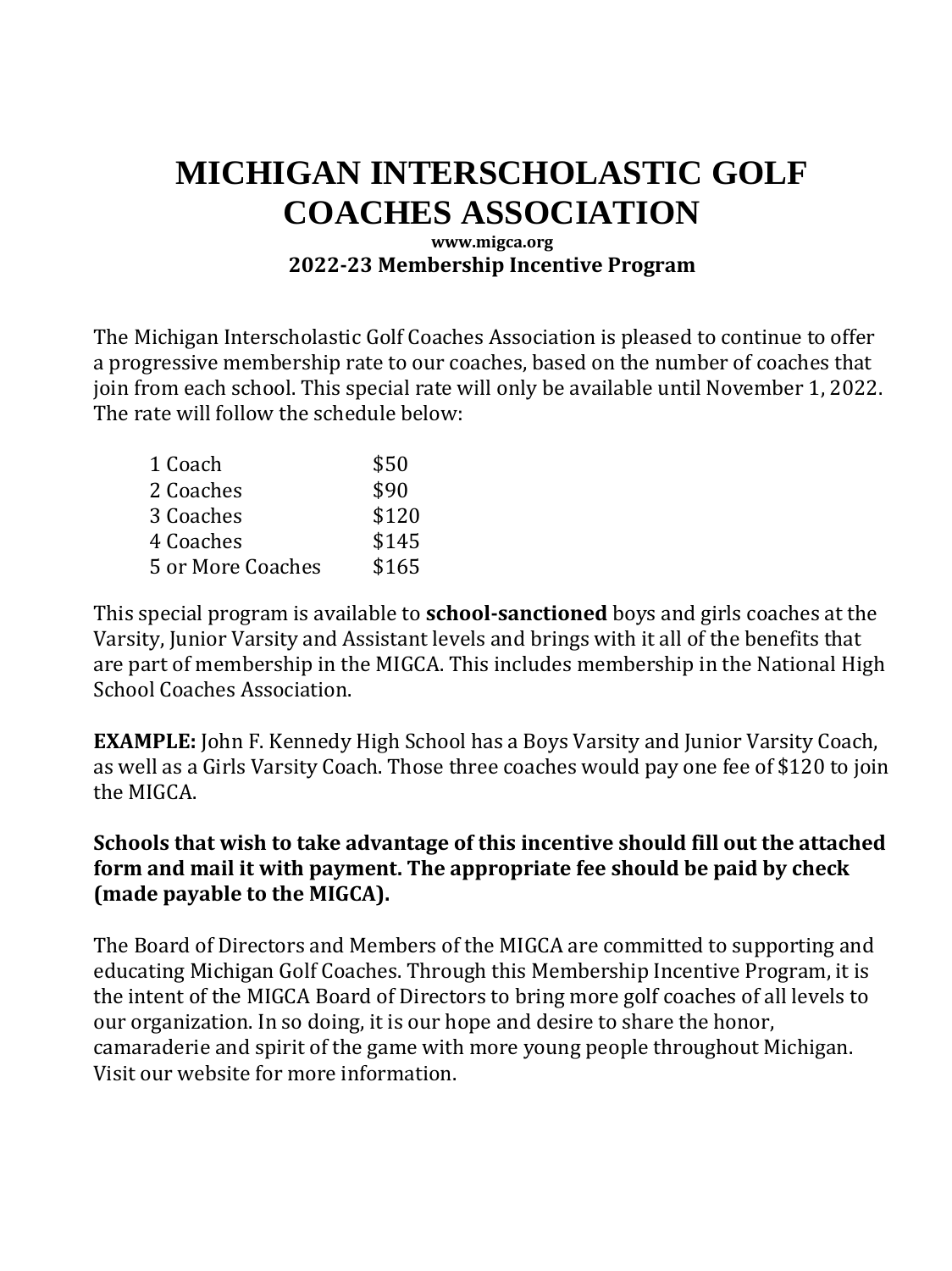| <b>MIGCA MEMBERSHIP INCENTIVE FORM</b> |               |
|----------------------------------------|---------------|
|                                        |               |
|                                        |               |
|                                        |               |
|                                        |               |
|                                        |               |
|                                        |               |
|                                        |               |
|                                        |               |
|                                        |               |
|                                        |               |
|                                        |               |
|                                        |               |
|                                        |               |
|                                        | PHONE________ |
|                                        |               |
|                                        |               |
|                                        |               |
|                                        |               |
|                                        |               |
|                                        |               |

MAIL COMPLETED FORM & PAYMENT TO: Nathan Oake, P.O. Box 471, Hartland, MI 48353 PLEASE PRINT THE FOLLOWING INSTRUCTIONS AND GIVE THEM TO COACHES